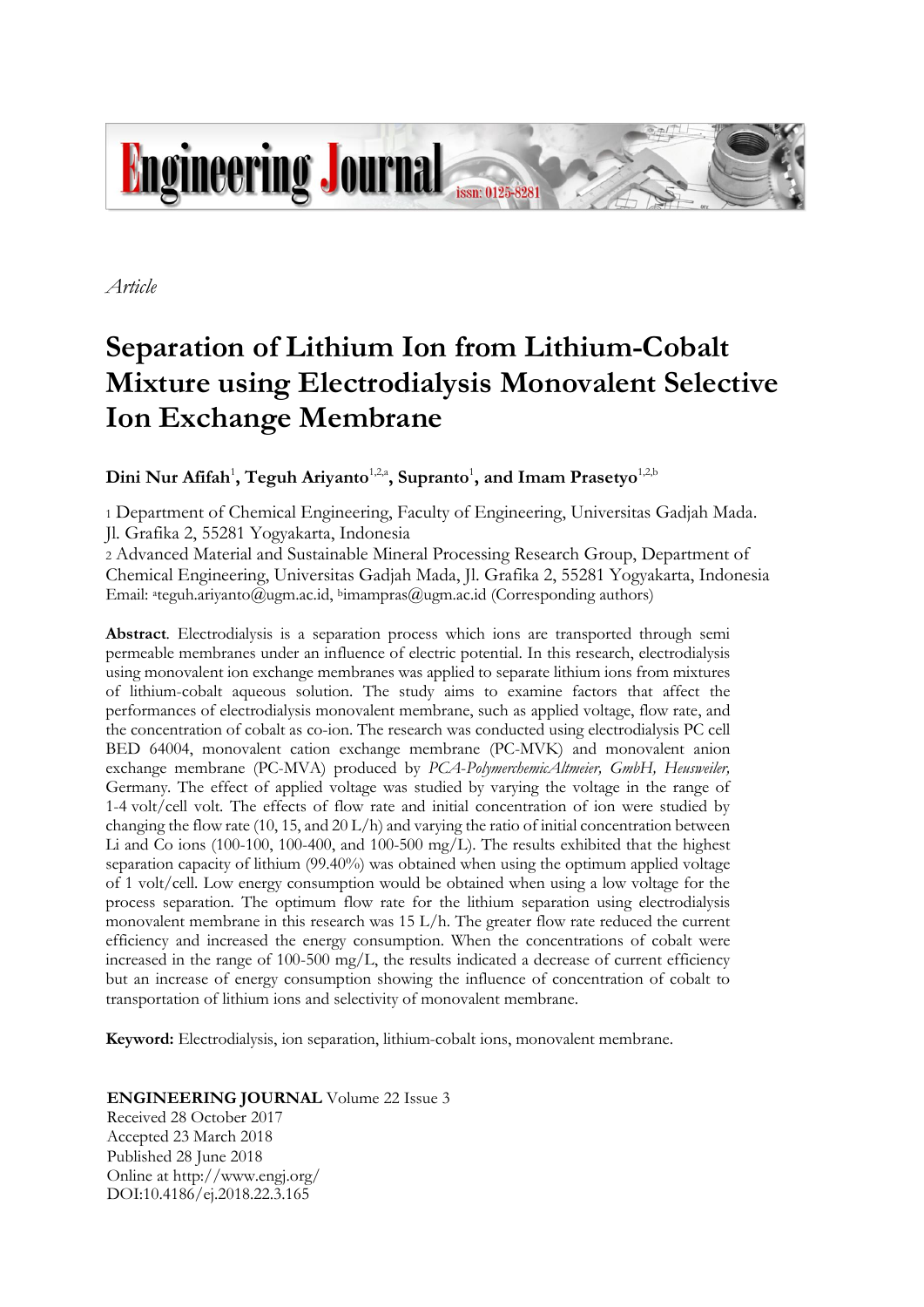## **1. Introduction**

Lithium ion battery is one of energy storage systems. The properties of Li-ion battery can be seen from its high energy density, light weight battery, low self-discharge, and high durability [1,2]. Due to its favorable characteristics, Li-ion battery is used widely as the energy storage for many kinds of the electronic products and electrical vehicles. Based on the huge application of Li-ion battery, it can be expected that demand of lithium compound as the cathode material and electrolyte will rise rapidly. Nowadays, lithium is produced by extraction of this element from lithium minerals, but unfortunately this is not enough to supply all demand. On the other hand, the increase of battery usage produces a high amount of battery waste, which of course it contains of lithium. Therefore, it is of interest to extract lithium from battery waste. However, aside from the major component, metals like iron (Fe), cobalt (Co), mangan (Mn) and nickel (Ni) could be present in batteries [3]. The methods of lithium recovery, typically, include leaching of metals and then separation process. Some methods used in the lithium recovery processes are solvent extraction [4], precipitation [5], electrochemical [6], adsorption [7], and ion exchange resin [8]. Although all mentioned methods have been widely applied to treat the metal mixture wastewater, they have some drawbacks, such as employing chemicals that trigger formation of sludge, high energy demand, as well as low selectivity [9]. Therefore, it is of interest to develop separation technique which is selective and using less chemicals e.g. electrodialysis.

Electrodialysis is the separation technology that has been introduced since 1950. In the beginning period, electrodialysis was used for demineralisation process of sugar industry [10]. The development in the membrane science then trigger the wide usage of electrodialysis as the separation and purification technology [11, 12, 13, 14]. Basically, electrodialysis is the electrochemistry separation method modified by ion exchange membrane. When DC current is applied to the ion exchange membrane, the ion which has similar charge with functional group of ion exchange (co-ion) will be retained by the membrane surface while ion with opposite charge to the membrane surface may across the membrane (counter ion). The product of separation process then flows out from the membrane surface and accumulates in the concentrated compartment [10, 15]. The advantages of electrodialysis compared to other methods are the less use of chemicals and ability to separate compounds in small concentrations and low use of energy [11, 16]. Studies to recover lithium using electrodialysis have been conducted by several researchers, which typically used standard ion exchange membranes or liquid ion exchange membranes [9, 17, 18, 19].

The challenge in applying electrodialysis is no selectivity for monovalent/polyvalent ions which typically happens when using standard ion exchange membranes. Theoretically, lithium ions and other polyvalent cations cannot be separated by the electrodialysis because the similarity of their charge. Hence, in order to separate lithium from other cations, a modification of electrodialysis processes is needed. The process modification related to lithium separation using electrodialysis is for example combining chelating process of ions and using bipolar membrane [9]. The aim of the chelating agent usage is to form the complex compound between cobalt and chelating agent which has negative charge so that lithium and cobalt can be separated. However, this chelating method causes a membrane fouling, thus decreasing the performance of ion exchange membranes [9,20].

In this work, a membrane of monovalent cation exchange is employed to separate lithium-cobalt in aqueous solution. The ions that can pass the monovalent ion exchange membranes are monovalent ions, while the polyvalent ions will be retained. The use of monovalent cation exchange membrane is predicted to increase the efficiency, effectiveness of process as well as prevent the membrane fouling. Although the monovalent cation exchange membrane is selective to monovalent cation, the polyvalent cations still possible to pass the membrane. The possibility of the polyvalent cations to pass the membranes is depended on some factors, such as ion concentration, applied voltage, pH, membranes, flow rate and the other factors. With the objective to obtain high purity of lithium product, the factor of applied voltage, flow rate, and co-ion concentration (cobalt) were studied and are discussed in this paper.

#### **2. Materials and Methods**

#### **2.1. Materials**

Materials used in the study were cobalt nitrate hexahydrate (99.99%), lithium nitrate (99.99%), lithium hydroxide (LiOH) (98%) and sodium sulfate (Na<sub>2</sub>SO<sub>4</sub>) (>99.%). All chemicals were produced by Merck Millipore, Germany. LiNO<sub>3</sub> and Co(NO<sub>3</sub>)<sub>2</sub> were used as battery waste model. The electrolyte chamber (5)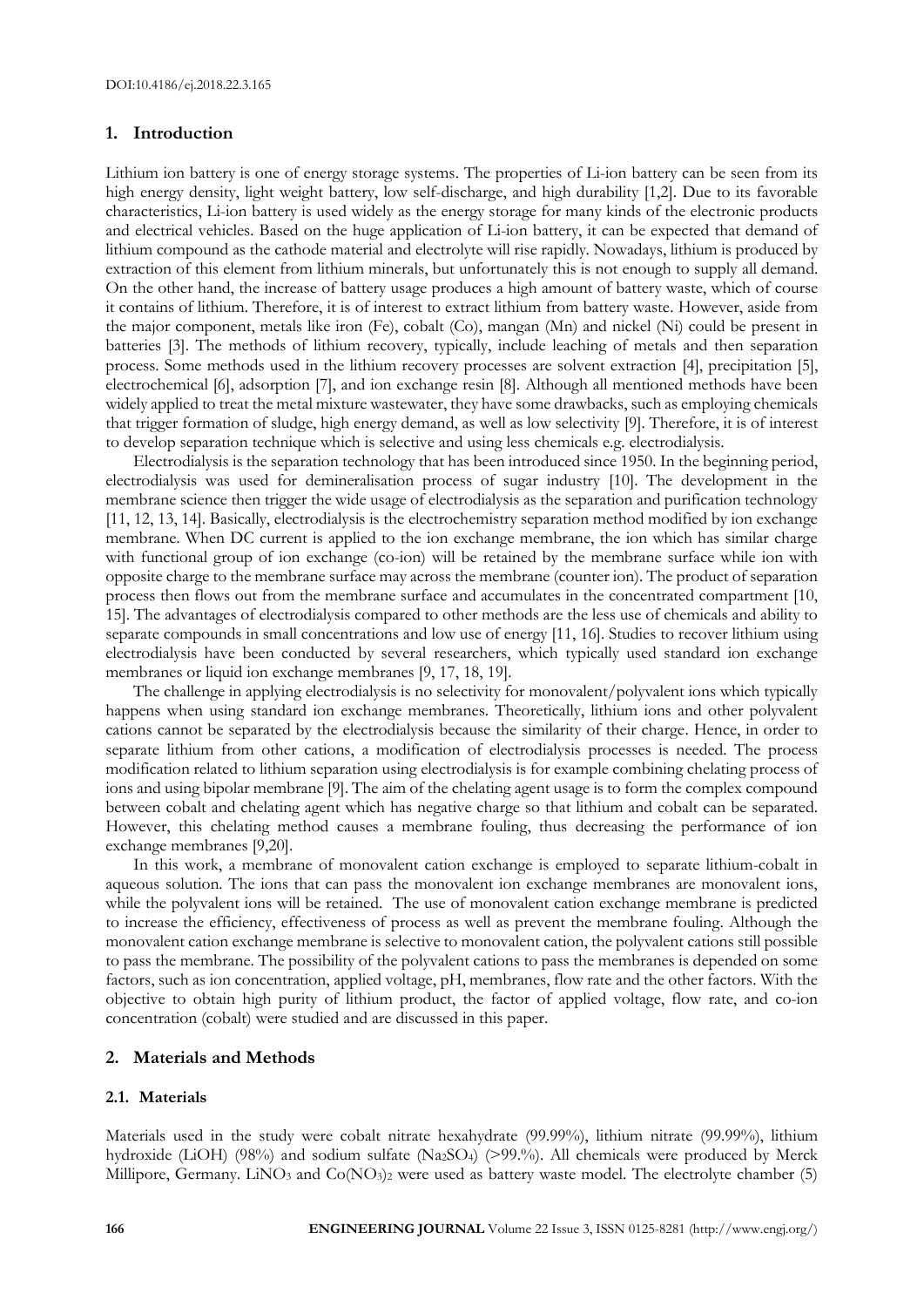and the product chamber (1) were then filled with 0.25 mg/L Na<sub>2</sub>SO<sub>4</sub> as the washing solution and 0.1 mg/L LiOH, respectively. The types of membranes used in the research were monovalent cation exchange membrane (PC-MVK) and monovalent anion membrane (PC-MVA). The ion exchange membranes were purchased from Polymer *Chimie Altmeier GmbH (PCA), Heusweiler,* Germany. The characteristic of the membrane used in the research are showed in the Table 1.

Table 1. Characteristics of ion exchange membrane PC Cell BED 64004 (PCA-*Polymerchemic Altmeier, GmbH, Heusweiler*, Germany).

| Membrane<br>type | Thickness<br>$(\mu m)$ | Ion exchange<br>capacity<br>$(\text{mequiv}.g^{-1})$ | Chemical<br>stability (pH) | Functional<br>Group | Permselectivity |
|------------------|------------------------|------------------------------------------------------|----------------------------|---------------------|-----------------|
| <b>PC-MVK</b>    | 100                    | ca.1                                                 | N/A                        | N/A                 | N/A             |
| <b>PC-MVA</b>    | 100                    | ca.1                                                 | $0 - 7$                    | N/A                 | > 0.97          |
| <b>PC-SK</b>     | 130                    | ca.1                                                 | $0 - 11$                   | $-SO3Na$            | > 0.96          |
| <b>PC-SA</b>     | $90 - 130$             | ca.1.5                                               | $0 - 9$                    | $-NR_4Cl$           | > 0.93          |

#### **2.2. Experimental Procedures**

The experiment was carried out by using laboratory scale Electrodialyzer PC Cell BED 64004 (see scheme in Fig. 1.) The main parts of electrodialyzer PC Cell BED 64004 are chambers, electrode, pumps, membrane module, and direct current generator. The chamber consists of feed chamber (diluate), electrolyte chamber, and concentrate chamber. The stream from each chamber then circulates to the membrane stack inside the module continuously. Membrane module consists of a five-cell membrane that built from repeating section of monovalent cation exchange membrane (PC-MVK), spacer, and monovalent anion exchange membranes (PC-MVA), called membrane stack. The function of spacer between the cation exchange membrane and anion exchange membrane is to arrange the diluate and concentrate stream. The maximum flow rate and applied voltage can be applied to the electrodialyzer is 20 L/h and 20 volts. The specification of membrane is shown in Table 2.

Table 2. Specification of Membrane Module PC Cell BED 64004.

| Characteristic               | <b>Size</b>                           |  |  |
|------------------------------|---------------------------------------|--|--|
| Effective membrane area      | $64 \text{ cm}^2$                     |  |  |
| Membrane size                | $6 \times 4$ cm                       |  |  |
| Spacer type                  | • Thickness = $45 \mu m$              |  |  |
|                              | • Material $=$ silicone/polypropylene |  |  |
|                              | • Mesh type $= 45$ "                  |  |  |
| Processing length            | $8 \text{ cm}$                        |  |  |
| Nominal flowthrough/cell     | 8 L/h                                 |  |  |
| Membrane per unit            | 60 max pcs                            |  |  |
| Effective membrane area/unit | $0.38 \; \mathrm{m}^2$                |  |  |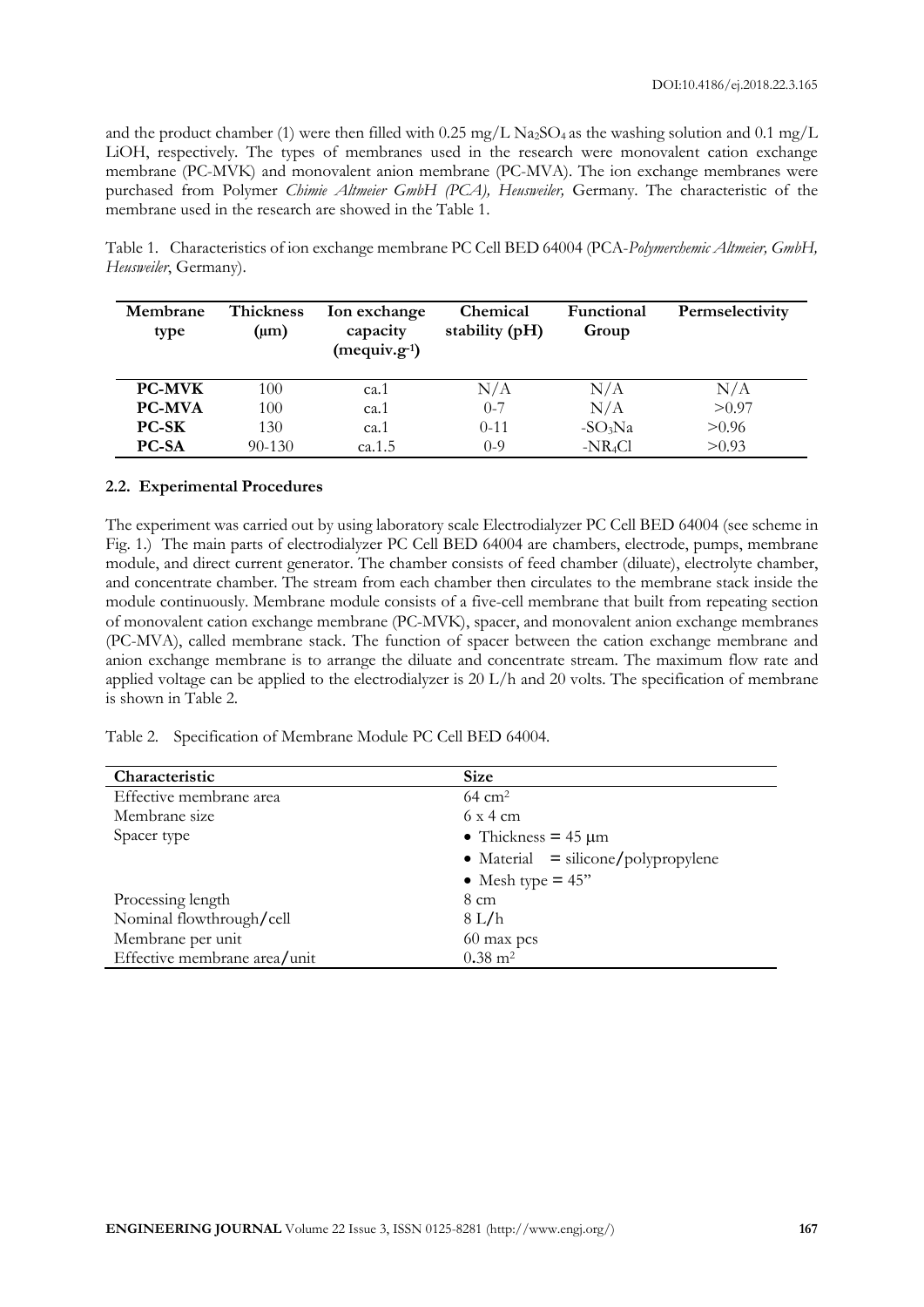

Fig. 1. Scheme of electrodialyzer PC Cell BED 64004 (Figure adapted from PC Cell BED 64004's Manual Book)

The procedures are as follows. The feed solution contained 100 mg/L of lithium ion and 300 mg/L of cobalt ion was placed into the feed chamber (see (1) in Fig. 1). The electrolyte chamber (3) and the product chamber (2) were then filled with  $0.25 \text{ mg/L Na}_2\text{SO}_4$  as the washing solution and  $0.1 \text{ mg/L LiOH}$ , respectively. Volume of solution for each tank was 380 ml. The electric current generated by DC power supply was applied to electrodialyzer. At certain time, a 2 mL solution in the feed tank and the product was taken for analysis. Samples were analyzed by Inductively Coupled Plasma-Atomic Emission Spectroscopy (ICP-AES) (Perkin Elmer OPTIMA7000DV) to determine the concentration of lithium and cobalt ions. The influences of applied voltage and flow rate to the performances of separation were studied by varying the voltage in the range of 5-20 volts and the flow rate between 5-20 L/h, respectively. Concentrations of lithium and cobalt ions in the solution were varied i.e. 100, 400 and 500 mg/L to determine the effect of ion concentration on the performances of electrodialyzer. The flow rate of electrode rinse and concentrate compartment was equal to the flow rate of diluate compartment (feed chamber). To study the effect of applied voltage, the flow rate of the both compartments was set to 20 L/h. When studying the effect of flow rate, the flow rate both compartments were varied in the range of 5-20 L/h. To study the co-ion concentration, the flow rate was set to 20 L/h. The principle separation of lithium from the mixture solution using electrodialysis was shown in the Fig. 2.



Fig 2**.** Principle of lithium separation using electrodialysis monovalent ion exchange membrane.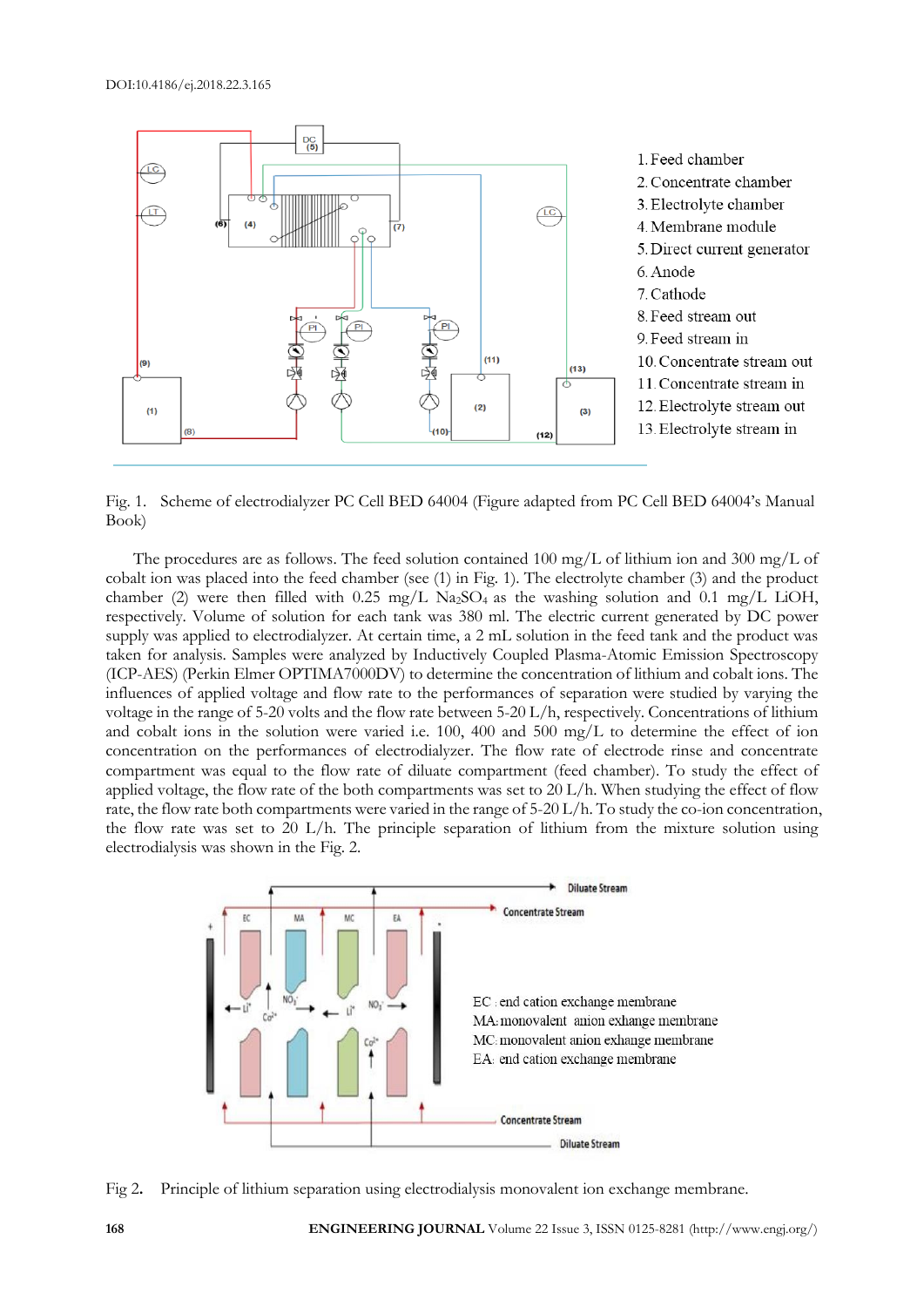#### **2.3. Membrane Characterizations**

The membrane characterizations were conducted to study morphology of membrane surface and to analyze the functional groups of ion exchange membranes. The morphology of the membrane surface was taken by JEOL JSM-6510 LA Spectroscopy Electron Microscope. The functional group of membrane was characterized by using Fourier Transform Infra-Red (FTIR) analysis by Shimadzu. For FTIR, a spectrum range between 500 and 4000 cm<sup>-1</sup> was taken with scan rate of 20 infrared spectra per second. The data recorded were used without any background subtraction.

#### **2.4. Data Analysis**

The concentration of lithium and cobalt determined by ICP-AES was employed to calculate the performance parameters of electrodialysis i.e. separation capacity of lithium (*%PLi*), the purity of product, current efficiency (*CE*) and energy consumption (*E*).

#### 2.4.1 Separation capacity of ion  $\frac{0}{0} P_L$  and  $\frac{0}{0} P_C$

Lithium recovery by electrodialysis was expressed as the separation capacity of lithium *(%PLi*). The separation capacity of lithium was calculated by Eq. (1).

$$
(\%P) = \frac{Mi - Mf}{Mf} x 100\% \tag{1}
$$

where  $M_i$  is the mole of ion in the initial time (mmol), and  $M_f$  is the mole of ion at specified interval time (mmol).

#### 2.4.2. Energy consumption (*E*)

Energy consumption is defined as the amount of electrical energy used to separate one gram of  $Li<sup>+</sup>$  from the feed solution. Equation (2) is used to determine the energy consumption.

$$
E = \frac{U \int_{0}^{t} I dt}{N_{R}}
$$
 (2)

where *E* is the energy consumption (kWh/gram Li<sup>+</sup>), *U* is the electric potential (volt), *I* is the current (A), *N<sub>R</sub>* is the number of ion (mole) transferred from the diluate chamber, and *t* is the operation time (s)

### 2.4.3 Current efficiency (*CE*)

The current efficiency is defined as the ratio of ions that can be separated from the feed solution to the total electrical charge applied to the cell of membrane. The equation to calculate the value of current efficiency is shown by Eq. (3) [19].

$$
CE = \frac{(n_t - n_0)\mathcal{Z} \cdot F}{\int_0^t I(t)dt} \times 100
$$
\n(3)

The symbol of  $n_t$  in Equation (3) states the moles of ion in the diluate tank at time  $t$  (s) (mol L<sup>-1</sup>),  $\zeta$  is the absolute valence ion, *I* is the current (A), *t* is the operating time (s), and *F* is the Faraday constant (96485 A s mol-<sup>1</sup> ).

## **3. Results and Discussion**

## **3.1. Membrane Characterizations**

To study the surface morphology, SEM image of the monovalent cation exchange membrane (PC-MVK) was taken and it is compared to the standard cation exchange membrane (PC-SK). Figures 3(a) and 3(b) show the morphology of PC-MVK and PC-SK. Figure 3 reveals that the PC-MVK membrane has smoother surface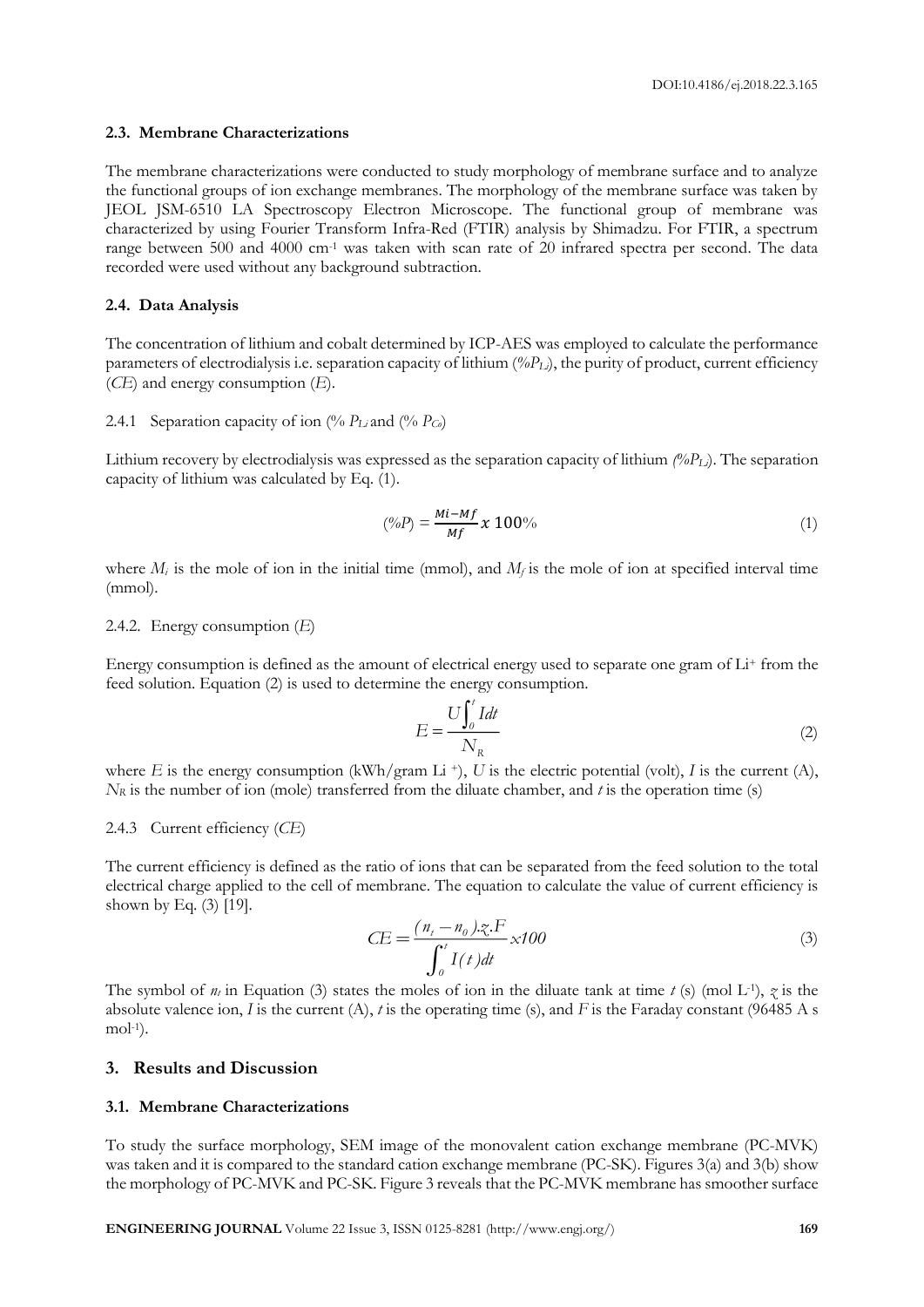than the PC-SK membrane. Membrane surface will affect the separation properties of membrane. A smooth and uniform surface could increase e.g. electrical resistance of the membrane [21]. In electrochemical processes, electrical resistance will affect the energy consumption, so that the ion exchange membranes with low electrical resistance are desirable [22].

Functional groups of PC-MVK and PC-MVA determined by FTIR are showed in Fig. 4. For comparison, a standard cation (PC-SK) and anion (PC-SA) exchange membranes were characterized and are discussed. The PC-MVK membrane (Fig. 4(b)) exhibits a similar functional group like PC-SK (Fig. 4(a)). On the other hand, PC MVA (Fig. 4(d)) membrane tends to have similar functional group to PC-SA (Fig. 4(b)). The bands at 1180.49 cm<sup>-1</sup>, 1125.51 cm<sup>-1</sup>, and 1037.75 cm<sup>-1</sup> are the typical of IR adsorption for sulfonate group (-SO<sub>3</sub>H) [23, 24]. The sulfonate group is one kind of the functional groups in the cation exchange membrane besides  $-COO$ ,  $-PO_3^2$ ,  $-PO_3H$ , and  $-C_6H_4O$  [25]. The band for adsorption of N and H from quaternary ammonium group for PC-SA (Fig. 4(c)) and PC-MVA (Fig. 4(d)) can be seen at wavelength number 841.96 cm-<sup>1</sup> and 879.58 cm-<sup>1</sup> . Peak areas at 1610-1650 cm-<sup>1</sup> and 1460-1470 cm-<sup>1</sup> are the IR adsorption for C-N vibration of quaternary ammonium which is the common functional group of anion exchange membrane. The other functional group of anion exchange membrane are  $-NH_3^+$ ,  $-NRH_2^+$ ,  $-NR_2H^+$ , and  $-PR_3^+[15]$ .

## **3.2. The Influence of Applied Voltage**

Applied voltage is a major factor that affects the electrodialyzer performances. The applied voltage plays a role in the current formation of potentiostatic process. The current accumulation different is the driving force of the transport the ions across the membranes [26]. To study the influence of applied voltage in the lithium separation process, the voltage was varied in the range of 5-20 volts while the initial concentration of ions was kept constant (100 mg/L lithium and 300 mg/L cobalt). The lithium separation process was examined using five stacks of cells, hence the amount of voltage that flew in each cell equals to 1, 2, 3, and 4 volt/cell, respectively. First insight is that a higher applied voltage reduces the operation time of electrodialysis. It can be noticed from Figure 5 (the separation performance vs. time) that when using 1 volt/cell, a 90-minutes separation time is needed to obtain 95% Li purity. In contrast when using a higher voltage of 2 volt/cell, the separation time drops to ca. 20 minutes. Increasing voltage further results in a similar separation time which indicates an optimum voltage to trigger the driving force separation was achieved [27-29].

Figure 5 presents the influence of applied voltage to separation capacity of lithium (%*PLi*) from the mixture solution. Based on the figure, the lithium separation capacity increased with the applied voltage from 1 to 2 volts/cell. The lithium separation capacity when 1 and 2 volts/cell of voltage applied to the system were 98.63% and 99.40%. When applied voltage was further increased to 3 and 4 volts/cell, the lithium separation capacity decreased slightly to 99.40% and 99.02%, respectively. Based on results, the separation capacity of lithium (%*PLi*) as the function of applied voltage (*v*) can be expressed by second order polynomial equation which is showed by Eq. (4), with factor (*R<sup>2</sup>* ) of 0.911. The trend of an increase of the separation performance of ions when using a higher voltage agrees with previous study [27].

$$
\%P_{Li}f\{v\} = -0.010v^2 + 0.275v + 97.540\tag{4}
$$



Fig. 3. (a) SEM images of monovalent cation exchange membrane (PC-MVK) and (b) standard cation exchange membrane (PC-SK).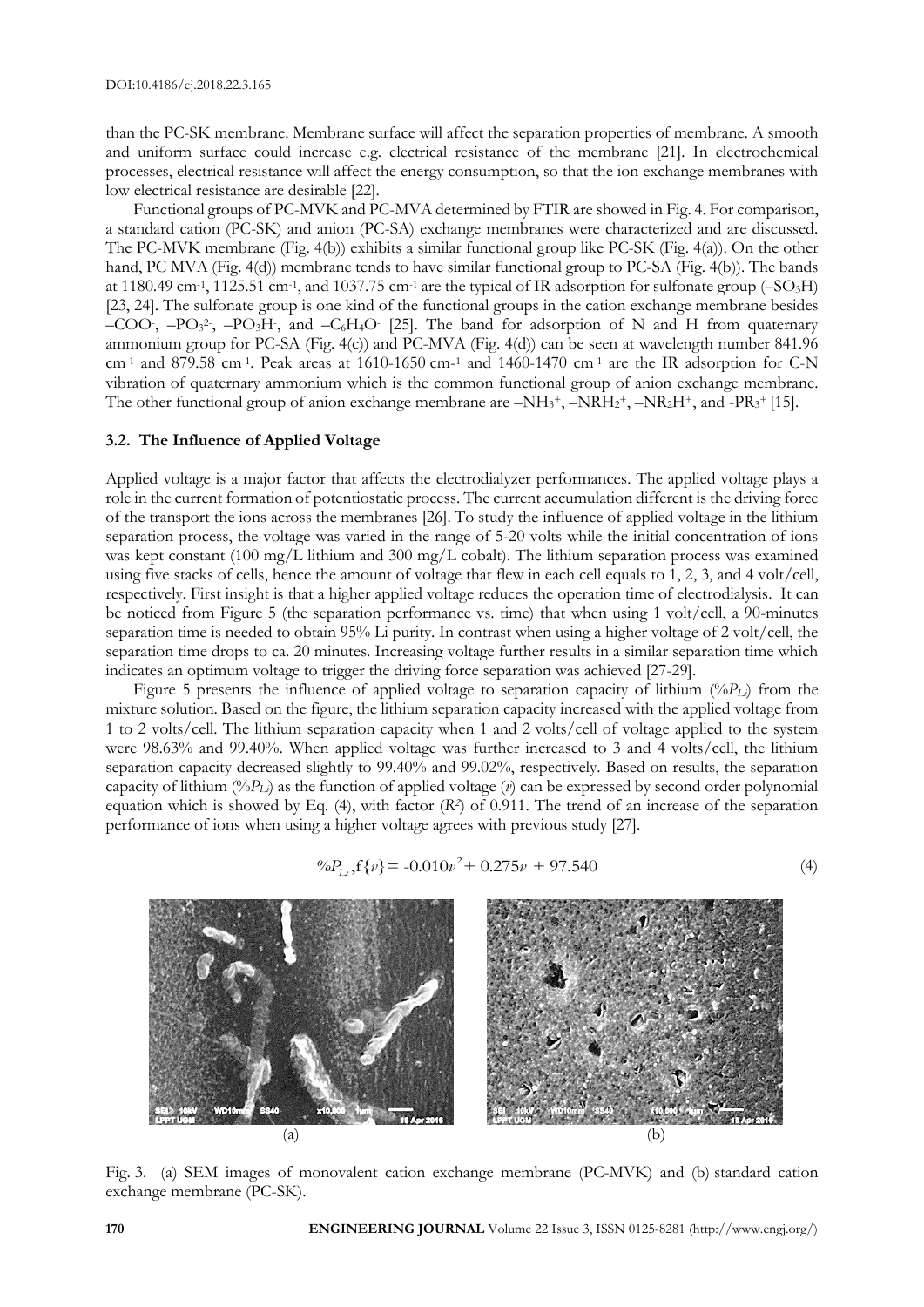

Fig. 4. FTIR signals of (a) PC-SK, (b) PC-MVK, (c) PC-SA and (d) PC-MVA.



Fig. 5. The effect of applied voltage to the separation capacity of lithium. Conditions: 100 mg/L lithium and 300 mg/L cobalt solution and 15 L/h flow rate.

The phenomenon can be explained since there is a competition between lithium and cobalt to pass through the cation exchange membranes when electrodialysis was carried out with a voltage exceeding the limiting current density (Fig. 6(a) of the current vs applied voltage). In general, cobalt which has hydrated radii larger than lithium will move toward the cathode faster than lithium, in the high applied voltage. Besides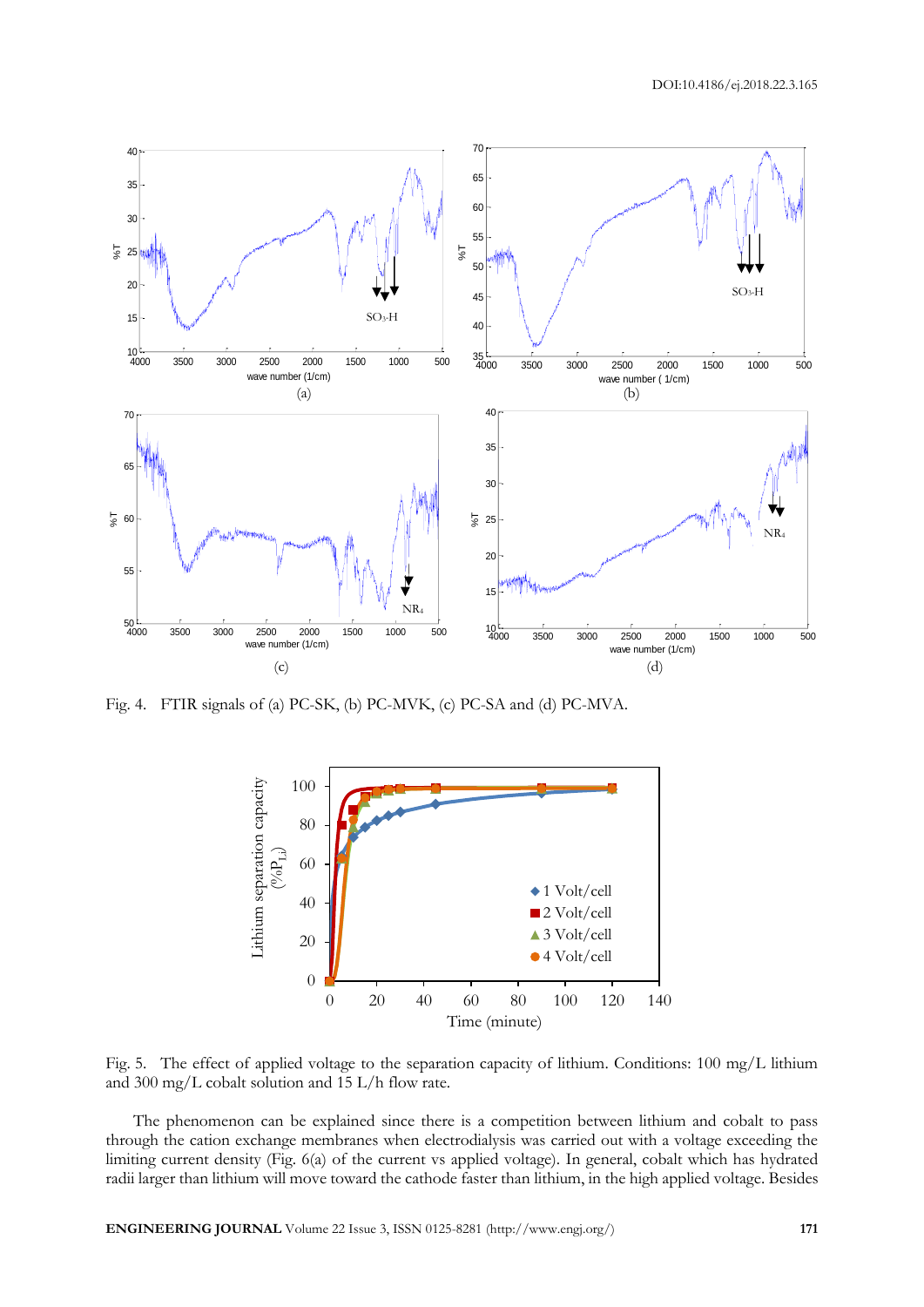hydrated radii, the electronegativity of ion also affects the mobility of ions when high applied voltage is applied. Cobalt which has greater electronegativity than lithium will be attracted to cathode side strongly. The higher voltage results in a faster movement of cobalt to the cathode. Therefore, it will increase the possibility of cobalt leakage to the lithium product chamber then reduce the purity of lithium product. Besides hydrated radii, the electronegativity of ion also affects the mobility of ions when high applied voltage is applied. Cobalt which has greater electronegativity than lithium will be attracted to cathode side strongly. The higher the voltage, the faster of cobalt movement to the cathode. The research result (Fig. 6(b)) shows that the amount of cobalt which pass the cation membranes increase from 0.297 to 0.526 mmol, when the process used applied voltage greater than 1 volt/cell. The more cobalt ion content contaminates lithium product, the less of product purity. The purity of the lithium product when using 1, 2, 3, and 4 volts/cell were 91.38%, 95.73%, 93.69%, and 88.38%.

Besides reducing the purity of lithium product, another consequence of process using applied voltage greater than 1 volt/cell is the increases of energy consumption (Fig. 6(c)). The electrical energy consumed in the process of electrodialysis with the voltage of 1, 2, 3 and 4 volts/cell were 10.07, 55.19, 105.66 and 192.16 kWh/gram Li+. Based on those results, it can be stated that the amount of energy consumed increased linearly when the applied voltage was increased from 1 up to 4 volts/cell. Equation (5) can explain the increases of energy consumption as the function of applied voltage, with *R*<sup>2</sup> of 0.974.

$$
E, f\{v\} = 59.67v - 58.41\tag{5}
$$

In line with the increases of energy consumption, the energy efficiency was decreased when the process used applied voltage greater than 1 volt/cell (Fig. 6(d)). The current efficiency for the process using applied voltage of 1, 2, 3 and 4 volts/cell were 37.75%, 14.06%, 10.96%, and 8.06%. The decreasing of current efficiency (*EC*) as the function of applied voltage (V) is stated by Eq. (6), with *R*2 of 0.975.

$$
(EC), f(\nu) = 205.7 \nu^{-1.09}
$$
 (6)

The electrodialysis process performed on a very high electrical voltage causes the faster ion transfer from the bulk to the surface of the membrane than the transfer of ions across the membrane. Thus, there is a formation of ion depletion area in the place adjacent to the membrane and also accumulation ion at membrane surface, called concentration polarization [28]. The depletion area adjacent of membrane is the place where the splitting of water molecules to OH- and H<sup>+</sup> takes place. Both of those ions move toward the surface of the membrane faster than the other ions. The consequence is the increases of pH around the surface of the membrane that cause salt precipitation in the anion exchange membrane surface [34]. Moreover, the effect of pH value increases is the deposition of a metal ions in the membrane surface that cause the losses of membrane performance called membrane fouling [10, 11]. When the electrodialysis process was conducted with electric voltage over the limiting current, the decrease of current efficiency indicates that the electric current is used for other processes, such as water splitting, back diffusion of ion from concentrated to diluate compartment, and co-ion transfer [19].

The result showed that the optimum applied voltage to separate mixture solution contains  $100 \text{ mg/L}$ lithium and 300 mg/L cobalt is 1 volt/cell. The higher voltage will increase the cobalt ion capability to pass the membrane then accumulate in the lithium product chamber, so that the purity of product and electrical efficiency of lithium separation decrease.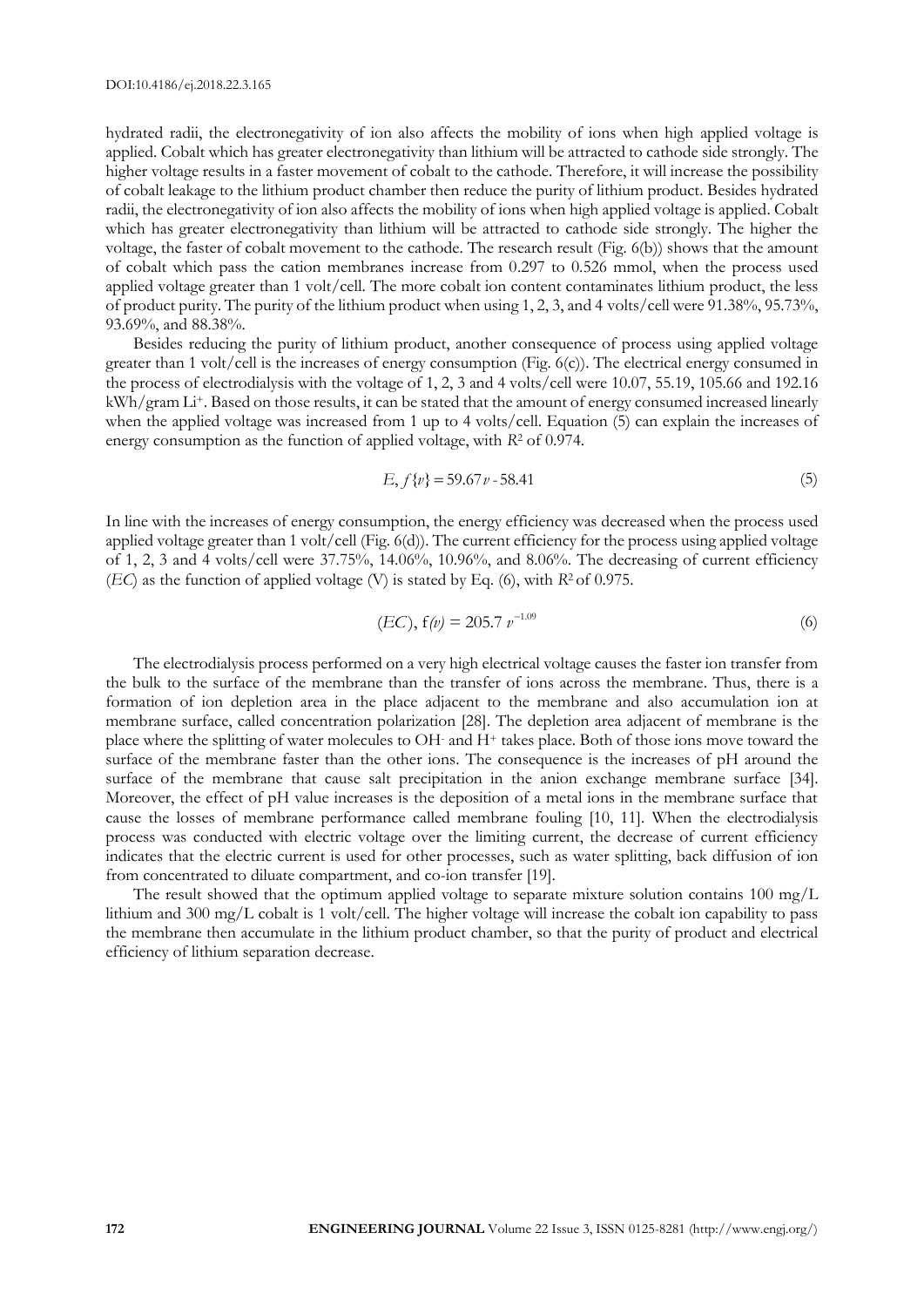

Fig. 6. The effect of applied voltage to the current (a), product purity (b), energy consumption (c), and current efficiency (d). Conditions: 100 mg/L lithium and 300 mg/L cobalt solution and 15 L/h flow rate.

#### **3.3. The Influence of Co-ion Concentration**

It is known that cobalt presents in the Li-ion battery [30]. Typically, the ratio of lithium:cobalt in the Li-ion battery are (1:3), (1:4), and (1:5) [31]. Then, it is expected that there are variations of ions in the battery wastewater where the concentration of cobalt ion is higher than lithium. To investigate the influence of cobalt concentration to the membrane selectivity the concentrations of cobalt in the feed solution were varied to 100, 400, and 500 mg/L, while the concentration lithium was set to 100 mg/L. Figure 7 shows that lithium separation capacity increased in a logarithmic manner with the increasing number of cobalt ions. The lithium separation capacity  $(\%P_L)$  when the concentration of cobalt in the feed solution varied to 100, 400, and 500 mg/L were 97.95%, 98.18%, and 98.207%, respectively. The increasing of lithium separation capacity, when using a high concentration of cobalt, can be explained by the fact that the increase of cobalt concentration in the solution results in higher feed concentration and conductivity. The high conductivity of solution will reduce the electrical resistance on the membrane surface, so that the mobility of ion is getting faster in the beginning. In the end of process, the conductivity of solution drops due to lower concentration. Thus, makes an increase of the electrical resistance arise, hence slowing ion transportation [34]. The equation expressing the correlation between lithium separation capacity ( $\%P_L$ ) and concentration of cobalt ( $C_{\alpha}$ ) is showed by Eq. (7), with R<sup>2</sup> of 0.919.

$$
\%P_{Li}, \text{f}(C_{Co}) = 0.25\ln(C_{Co}) + 97.96\tag{7}
$$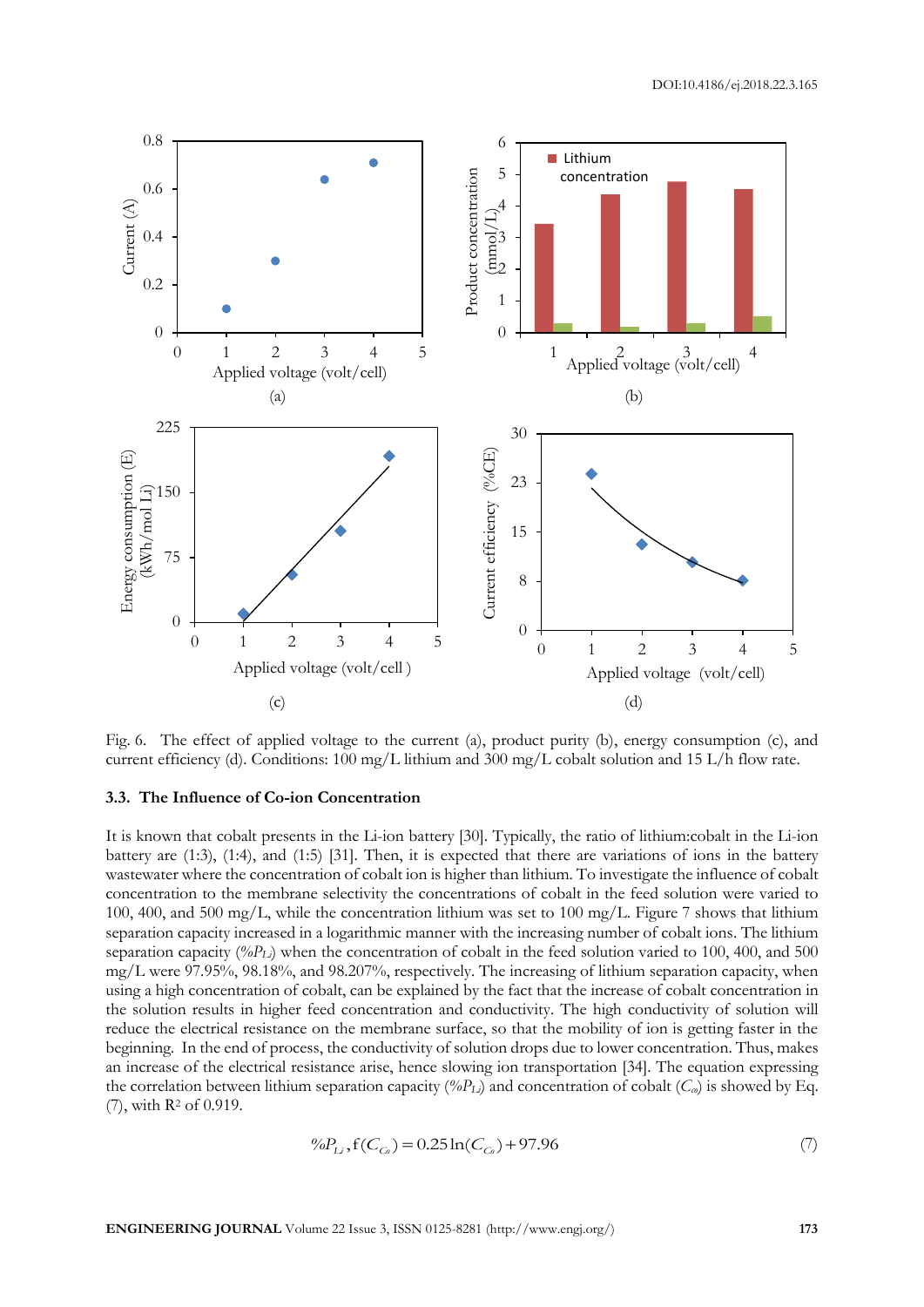

Fig. 7. The effect of cobalt ion concentration to the separation capacity of lithium. Conditions: 5 volt applied voltage and 20 L/h flow rate.

Although the separation capacity of lithium increased due to the higher concentration of cobalt, the purity of lithium product decreased with the increasing of cobalt concentration. The purities of lithium product in the electrodialysis were 94.09% (100 mg/L Co), 79.97% (400 mg/L Co) and 84.67% (500 mg/L Co) (Fig. 8(a)). The previous explanation stated that cobalt has bigger hydrate radii than lithium. The ion having bigger hydrate radii will bind more water molecules than the small ones. The results are cobalt will be attracted to the membrane surface. Although some chemicals and treatments have been added to increase the repulsive force, they cannot work when the concentration of ion is very high. Therefore, the more cobalt ions can penetrate to the membrane surface which consequences to a reduction of the ion separation capacity and purity of lithium product [33, 34].

The decreases of current efficiency increased the energy consumption during separation process that shown by Fig. 8(b). The figure shows that energy demand to separate lithium increase linearly as the function of cobalt ion concentration in the feed solution. The energy consumption when the concentration of cobalt was varied to 100, 400, and 500 mg /L, were 6.44 kWh/gram Li+, 18.06 kWh/gram Li+, 21.67 kWh/gram Li+. The equation showing the correlation of increased energy consumption (*E*) as a function of cobalt ion concentration ( $C_{C_0}$ ) is shown by Eq. (8), which the value of  $\mathbb{R}^2$  is 0.995.

$$
EC, f(C_{C_0}) = -19.2 \ln(C_{C_0}) + 134.7
$$
\n(8)

Besides affecting the purity of separation product, the concentration of cobalt also influences the current efficiency of process. The decreasing of current efficiency as the function of the cobalt ion concentration is showed by curve on Fig. 8(c) (data:  $46.22\%$  (100 mg/L), 18.06% (400 mg/L) and 16.12% (500 mg/L). The data can be well fitted with a logarithmic equation (Eq. (9)).

$$
E_{\rm t}f(C_{C_0}) = 0.04(C_{C_0}) + 2.64\tag{9}
$$

The *R*2 value of Eq. (9) is 0.999.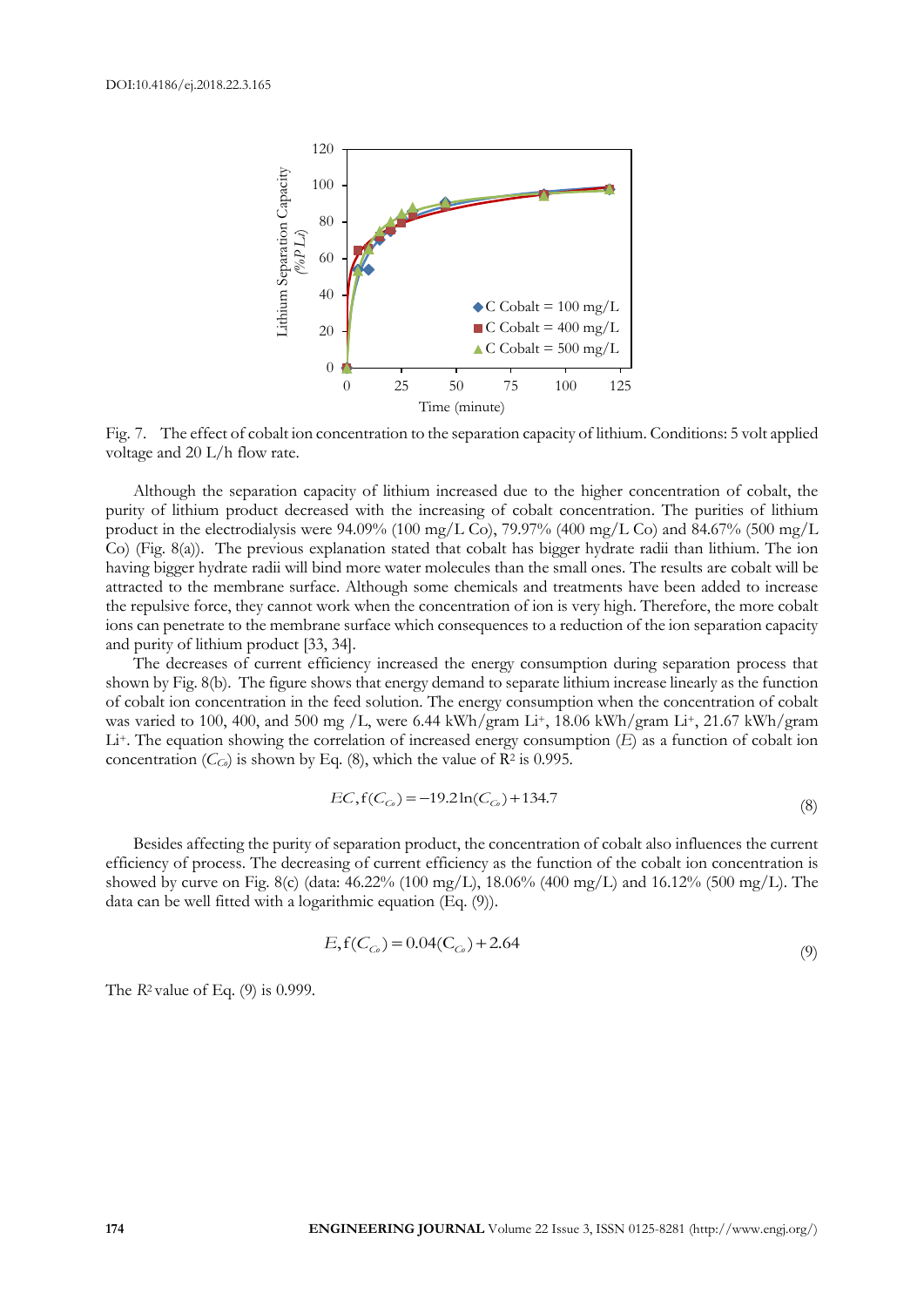

Fig. 8. The effect of cobalt ion concentration to the product purity (a), energy consumption (b) and current efficiency (c). Conditions: 5 V applied voltage and 20 L/h flow rate foreach compartment.

#### **3.4. The Influence of Flow Rate**

The effect of flow rate to the separation of lithium using electrodialysis was studied by varying the flow rate to 10 (*Re*: 0.0039), 15 (*Re*: 0.0058), and 20 L/h (*Re*: 0.0076). Those of the flow rate were used to separate mixture containing 100 mg/L lithium and 300 mg/L cobalt. Applied voltage used in this study was 5 volts. Figure 9 shows how flow rate affects the lithium separation capacity (%*PLi*). The graph shows that the separation capacity of lithium increased from 66.63% to 70.91% when flow rate was increased from 10 L/h to 15 L/h. The decreasing of lithium separation capacity to 59.22% occurred when the flow rate was enlarged to 20 L/h. The result showed that the higher flow rate may increase the separation capacity of process, but when the process is conducted using flow rate higher than 20 L/h the separation capacity of ion decreased. Those trend reveals that the flow rate affect the separation capacity of ions in polynomial manner. Equation (10) shows the equation that can be used to describe the lithium separation capacity of lithium ( $\%P_L$ ) as the function of flow rate (*L*).

$$
\%P_{Li}, f\{L\} = 0.034L^2 + 1.101L + 89.68\tag{10}
$$

with *R*2 of 1.000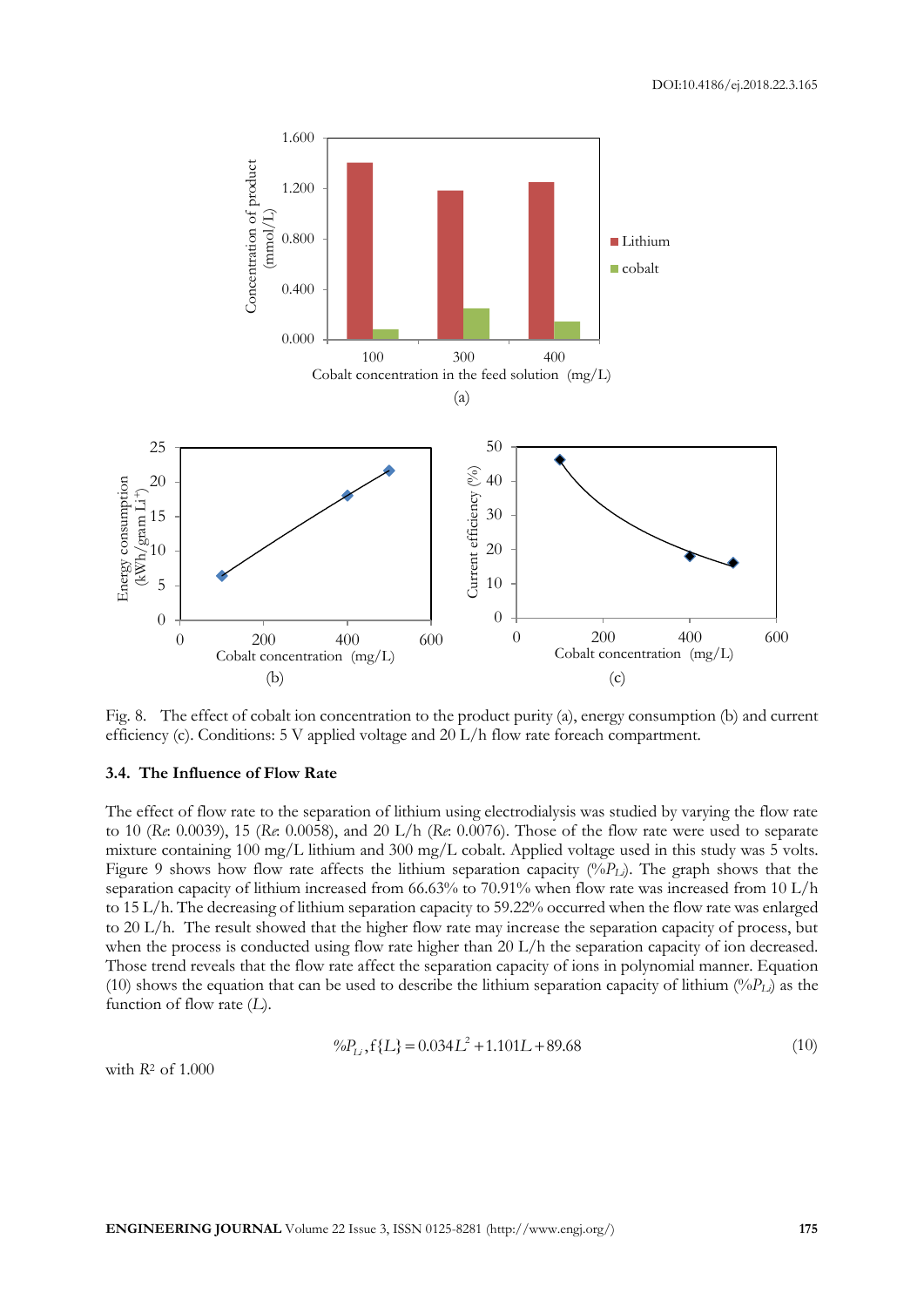

Fig. 9. The effect of flow rate on the separation capacity of lithium. Conditions: 100 mg/L lithium and 300 mg/L cobalt solution and 1 volt/cell. Conditions: 5 volts applied voltage and 100 mg/L and 300 mg/L concentration of lithium and cobalt.

The influence of the flow rate to the current efficiency was shown in Fig. 10(a). The graph shows that the current efficiency increased when the flow rate of 10 L/h was increased to 15 L/h. The increase of current efficiency was from 66.63% to 70.91%. Based on research results, the current efficiency (*EC*) as the function of flow rate (*L*) of can be expressed by second order polynomial equation, with *R*2 of 1.000 (Eq. (11)).

$$
EC, f\{L\} = -0.319L^2 + 8.840L + 10.16\tag{11}
$$

The current efficiency will affect the amount of energy used during the separation process. If the current efficiency increases, energy consumption will decrease, and *vice versa*. The data of research showed that the current efficiency increased when the flow rate was increased from 10 L/h to 15 L/h (Fig. 10(b)). This resulted to the decrease of energy used during the process from 4.12 kWh/gram Li+ to 3.96 kWh/gram Li+. In the other hand, when the flow rate was increased to 20 L/h, the energy consumption increased to 4.85 kWh/gram Li<sup>+</sup>. Based on those results, the optimum flow rate to separate 100 mg/L of lithium and 300 mg/L of cobalt was 15 L/h. Equation (12) showed the correlation between flow rate and energy consumption.

$$
E, f\{L\} = 0.021L^2 - 0.567L + 7.684\tag{12}
$$

with the  $R^2$  of 1.00

The result trend in this study is in-line with the other research using electrodialysis for zinc separation [34]. The result showed that current efficiency increased when the separation of zinc conducted using flow rate in the range of 4 to 7 L/h. When flow rate greater than 7 L/h, the performances of zinc separation process decreased. Hence, there is an optimum flow to obtain maximum current efficiency as well as energy consumption.

The optimum flow rate is present in electrodialysis which can be explained as follows. Flow rate of the feed affects the thickness of the thin film layer formed between bulk liquid and membrane surface [34]. The greater the flow rate, the thinner film layer adjacent the membrane. A thin film layer makes mass transfer resistance smaller, thus the number of separated ion increases [22]. In accordance with the following explanation, it can be estimated that the increases in the flow rate of  $10 L/h$  to  $15 L/h$  in the lithium separation process can reduce the thickness of the film, so that the rate of lithium's transfer process was faster, and the number of separated ions increased. Although rapid flow rate increases the separation, a very high flow rate will decrease the efficiency of the separation. The decrease of current efficiency in the lithium separation is because of the short contact time between ions and membranes [11]. The increase of the current efficiency when the flow rate was increased to 15 L/h occurred is due to a lower resistance on membrane as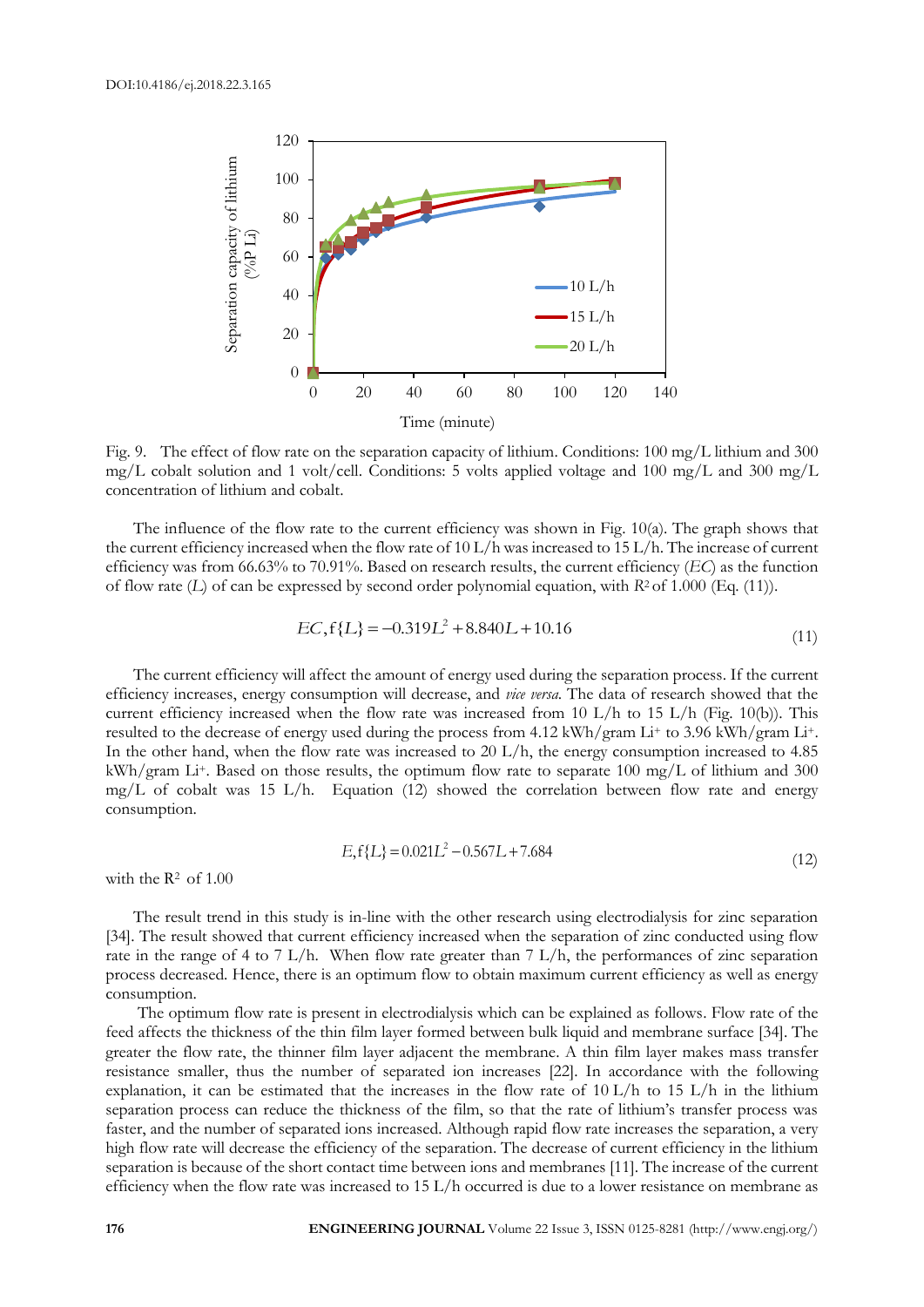the effect of decreasing film thickness. Thereby, the separation capacity of lithium rises [27, 35, 36]. When the flow rate increased into 20 L/h, the separation capacity of lithium declined to 59.22%. The decreasing of the separation capacity occurred because the residence time of the ion inside the membrane module was very short, so that the separation capacity of lithium declined [11, 34].



Fig. 10. The effect of flow rate to the energy consumption (a) and current efficiency (b). Conditions: 100 mg/L lithium and 300 mg/L cobalt solution and 1 volt/cell.

## **4. Conclusions**

Electrodialysis using monovalent membranes was employed to separate lithium ions from lithium-cobalt solution. The factors that affect the separation process are applied voltage, flow rate, and cobalt ion concentration. Applied voltage affects the driving force of lithium separation. In order to obtain high product concentration, the voltage applied to the process should be set to the optimum condition. The best applied voltage to separate the mixture of 100 mg/L lithium and 300 mg/L cobalt is 5 volts (1 volt/cell). Flow rate affects the contact time between membrane surface and ion. The suitable flow rate in this research is 15 L/h. A higher flow rate reduces the current efficiency and increases the energy consumption**.** The cobalt ion concentration in the feed solution affects the selectivity of monovalent ion exchange membrane**.** The highest purity of lithium obtained was 95**.**73**%** when using 1 volt/cell applied voltage, 15 L/h flow rate and 100 mg/L lithium-300 mg/L cobalt solution.

#### **Acknowledgements**

The authors thank the funding from Lembaga Pengelola Dana Pendidikan **(**LPDP**)**, Ministry of Finance, Republic of Indonesia through Mobil Listrik Nasional **(**Molina**)** Grant**.**

## **References**

- [1] W. Chen, H. Liang, Z. Qi, K. Shao, J. Shu, and Z. Wang, "Enhanced electrochemical properties of lithium cobalt titanate via lithium-site substitution with sodium," *Electrochim. Acta*, vol. 174, pp. 1202- 1215, 2015.
- [2] M. Oswal, J. Paul, and R. Zhao, "A comparative study of ion-lithium baterry," University of Southern Califonia, 2010.
- [3] S. G. Zhu, W. He, G. M. Li, X. Zhou, X. J. Zhang, and J. W. Huang, "Recovery of Co and Li from spent lithium ion-batteries by combination method of acid leaching and chemical precipitation," *Trans. Nonferrous Met. Soc. China*, vol. 22, pp. 2274-2281, 2012.
- [4] J. Kang, G. Senanayake, J. Sohn, and S. M. Shin, "Recovery of cobalt sulfate from lithium ion battery by reductive leaching and solvent extraction with Cyanex 272," *Hydrometallurgy*, vol. 100, pp. 168-171, 2010.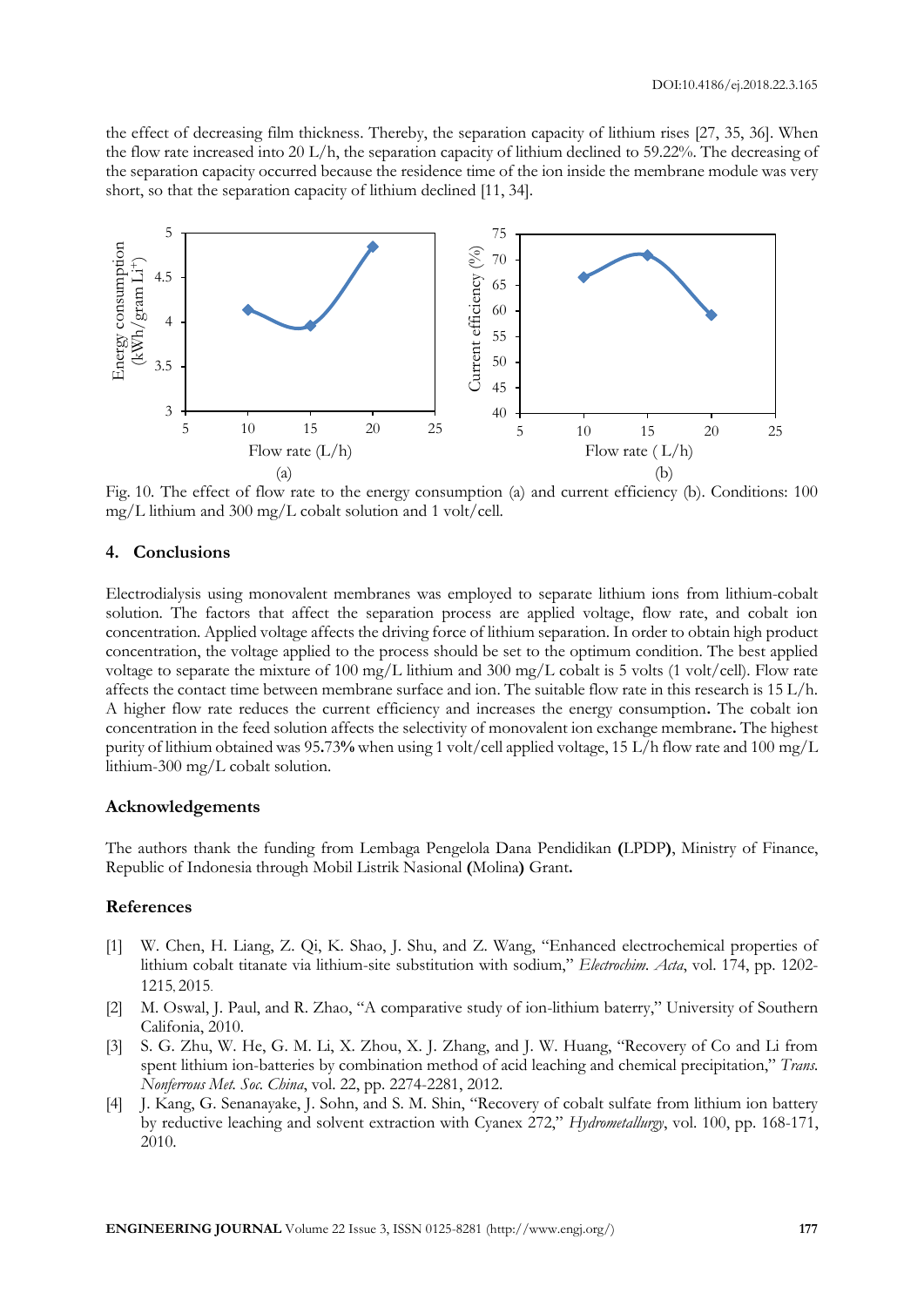- [5] P. Meshram, B. D. Pandey, and T. R. Mankhand., "Extraction of lithium from primary and secondary sourced by pre-treatment, leaching and separation: A comprehensive review," *Hydrometallurgy*, vol. 150, 192-208, 2014.
- [6] C. Lupi, M. Pasquali, and A. Dell'Era, "Nickel and cobalt recycling from lithium ion batteries by electrochemical processes," *Waste Management*, vol. 25, pp. 215-220, 2005.
- [7] Md. R. Awual, M. Ismael, and T. Yaita, "Efficient detection and extraction of cobalt (II) from lithium ion batteries and wastewater by novel composite adsorbent," *Sens. Actuators, B*, vol. 191, pp. 9– 18, 2014.
- [8] S. M. Badawy, A. A. Nayl, R. A. El Khashab, and M. A. El-Khateeb, "Cobalt separation from waste mobile phone batteries using selective precipitation and chelating resin," *J. Mater. Cycles Waste Manag.*, vol. 16, pp. 739–746, 2014.
- [9] A. Iizuka, Y. Yamashita, H. Nagasawa, A. Yamasaki, and Y. Yanagisawa, "Separation of lithium and cobalt from waste lithium-ion batteries via bipolar membrane electrodialysis coupled with chelation," *Sep. Purif. Technol,* vol. 113*,* pp. 33-41, 2013.
- [10] M. Peraki, E. Ghanzanfari, G. Pinder, and T. F. Harrington, "Electrodialysis: An aplication for the environmental protection," *Separation and Purification Technology*, vol. 161, pp. 96-103, 2016.
- [11] G. Lee, "Effect operating parameters on the removal performance of electrodialysis for treating wastewater containing cadmium," *Desalin. Water Treat.*, vol. 35, pp. 150-157, 2011.
- [12] F. Wilhelm, *Bipolar Membrane Electrodialysis*. Enschede: Twente University Press, 2011
- [13] E. Gain, S. Laborie, Ph. Viers, M. Rakib, G. Durand, and D. Hartmann, "Ammonium nitrate wastewater treatment by coupled membrane electrolysis and electrodialysis," *J. Appl. Electrochem.*, vol. 32, pp. 969- 975, 2002.
- [14] Y. Fukumoto and K. Haga, "Advanced treatment of swine wastewater by electrodialysis with a tubular ion exchange membrane," *Anim. Sci. J.*, vol. [75,](http://onlinelibrary.wiley.com/doi/10.1111/asj.2004.75.issue-5/issuetoc) no. 5, pp. 479–485, 2004.
- [15] M. N. A. Pirkanniemmi, "*Electroactive Ion Exchange Membrane*," Department of Chemical Engineering, Abo Akademi Univesity, Finland, 2012.
- [16] R. C. A. Moura, D. A. Bertuol, C. A. Ferreira, and F. D. R. Amado, "Study of chromium removal by the electrodialysis of tannery and metal-finishing effluents," *Inter. J. Chem. Eng*., vol. 2012, pp. 1-7, 2012.
- [17] C. Jiang, W. Y. Wang, Q. Wang, H. Feng, and T. Xu, "Production of lithium hydroxide from lake brines through electro-electrodialysis with bipolar membranes (EEDBM)," *Ind. Eng. Chem. Res*, vol. 53, pp. 6103-6122, 2014.
- [18] T. Hoshino, "Lithium recovery from seawater by electrodialysis using ionic liquid-based membrane technology," *ECS Trans.*, vol. 58, pp. 173-177, 2014.
- [19] N. Parsa, A. Moheb, A. Mehrabani-Zeinabad, and M. A. Masigol, "Recovery of lithium ions from sodium-contaminated lithium bromide solution by using electrodialysis process," *Chem. Eng. Res. Des*., vol. 98, pp. 81–88, 2015.
- [20] A. J. Chaudary, J. D. Donalson, S. M. Grimes, and N. G. Yasri, "Separation of nickel from cobalt using electrodialysis in the presence of EDTA," *J. Appl. Electrochem.,* vol. 30, pp. 439-445, 2000.
- [21] L. Zarybnicka, E. Stranska, J. Machotova, and G. Lencova, "Preparation of two layer anion-exchange poly(ethersulfone) based membrane: Effect of surface modification," Institute of Chemistry and Technology of Macromolecular Materials, Faculty of Chemical Techology, University of Pardubice, Czech Republic, 2016.
- [22] Y. Tanaka, H. Uchino, and M. Murakami, "Continuous ion-exchange membrane electrodialysis of mother liquid discharged from a salt-manufacturing plant and transport of Cl ions and SO<sub>4</sub><sup>2</sup> ions," *Membrane Water Treatment*, vol. 3, pp. 63-76, 2012.
- [23] J. Zhang, D. P. Wilkinson, H. Wang, and S. Liu, "FTIR and electrochemical observation of water content reduction in a thin nafion® film induced by an impregnation of metal complex cations," *Electrochim. Acta*, vol. 50, pp. 4082-4088, 2005.
- [24] P. Morrissey and D. Vesely, "Stability of sulphonate type membranes in aqueous bromine/bromide environments," *J. Membr. Sci.*, vol. 247, pp. 169-178, 2005.
- [25] T. Sata, "Ion exchange membrane, preparation, characterization, modification and application," The Royal Society of Chemistry, Science Park, Milton Road, Cambridge, 2004.
- [26] Y. Zheng, Z. Li, X. Wang, X. Gao, and C. Gao, "The treatment of cyanide from gold mine effluent by a novel five-compartment electrodialyis," *Electrochim. Acta*, vol. 169, pp. 150-158, 2015.
- [27] M. Sadrzadeh, A. Kaviani, and T. Mohammadi, "Mathematical modelling of desalination by electrodialyisis," presented at *The Tenth International Water Technology Conference, IWTC10 2006,* Alexandria, 2007.